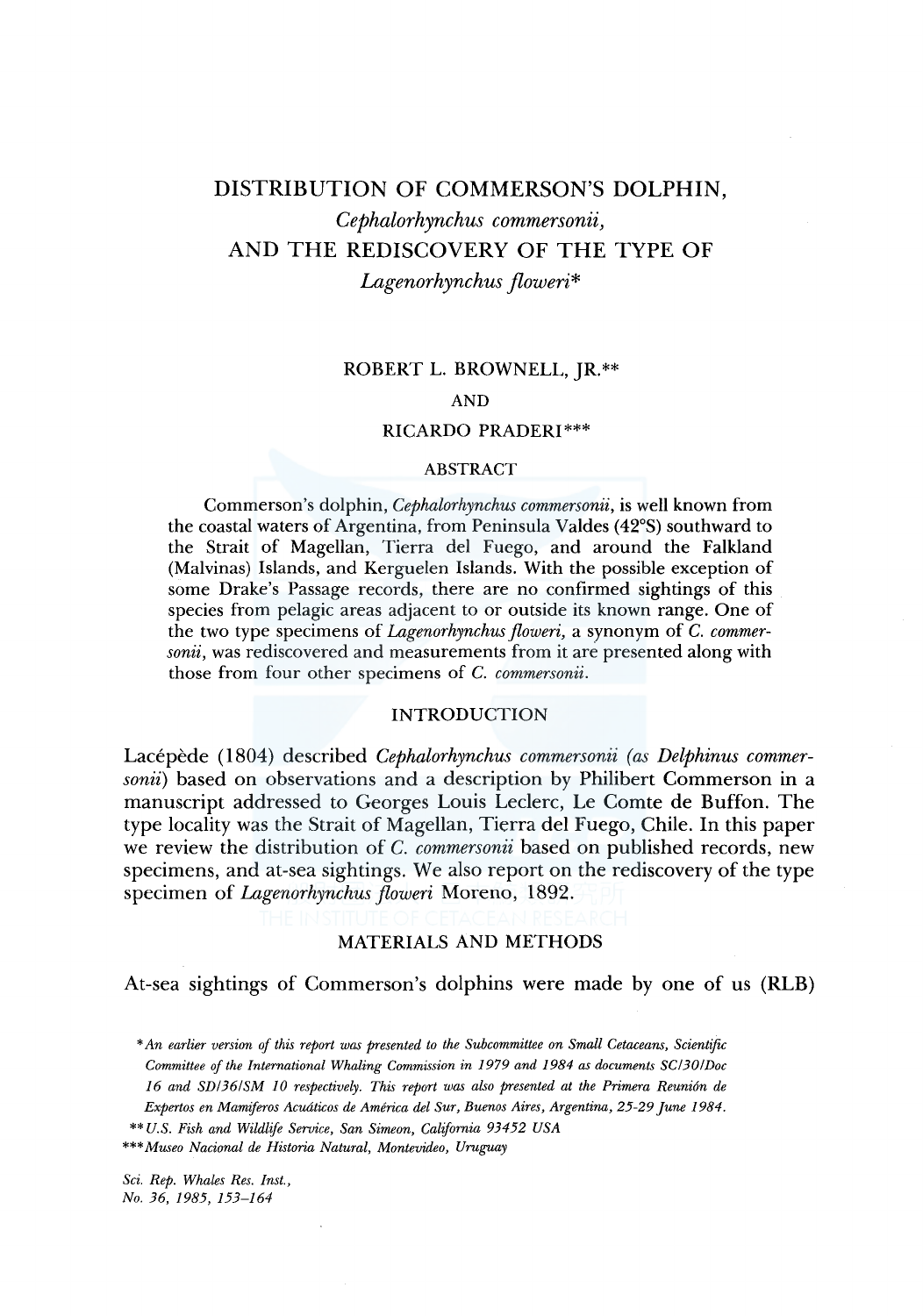during the late 1960's and the early 1970's. Both published and some unpublished accounts on this species were reviewed with specific reference to its distribution. Five specimens of C. *commersonii,* including one of the type specimens of *L. jloweri,* were examined and measured. Skull measurements were taken as described by Perrin (1975). These specimens are listed below. Full names of institutions are included in the Acknowledgements.

*Lagenorhynchus jloweri-ARGENTINA:* Bahia de Santa Cruz, Provincia Santa Cruz, 1 (MLP 1480: the type).

*Cephalorhynchus commersonii-ARGENTINA:* Quilmes, Provincia Buenos Aires, 1 (MACNBA 4-421); Tierra del Fuego, 1 (MACNBA unnumbered but 2c marked on cranium). UNKNOWN LOCALITY: 2 (MLP 633; MACNBA, unnumbered).

# RESULTS

# *Specimens and At-sea Sightings of Commerson's Dolphins*

During late 1968, Kenneth S. Norris collected two C. *commersonii* specimens in the Strait of Magellan (Norris, 1968; Anonymous, 1969; Aguayo, 1975). These specimens are now in the USNM collection with the numbers 395352 and 395372. There are four other specimens in the USNM collection: (1) USNM 252568, collected by Dr Deane, south of Stanley, East Falkland; (2) USNM 504072; (3) USNM 504073; and (4) the remains of one or more specimens labeled USNM 484889. James G. Mead collected the latter three specimens during February 1973 along the Estancia La Angelina coast approximately 10 km north of Rio Gallegos, Argentina. Mead (personal communication) stated that these specimens were obtained by the local crab fishermen in nets used for *centolla, Lithodes antarcticus.* 

On 28 January 1974 M. Canevari obtained a Commerson's dolphin specimen from four km north of Rio Grande on Tierra del Fuego's Atlantic coast. Hugo Castello (personal communication) reported another specimen from Rio Gallegos, Province Santa Cruz, captured in a net used for fishing for *robalo, Eleginops maclovinus,* on 27 or 28 December 1973. Another specimen from Playa La Angelina, Bahia Grande, Province Santa Cruz, was obtained from a *centolla* net on 20 December 1973. Goodall (1978) described 31 specimens (11 fresh and 20 skeletons) netted by fishermen during 1977-78. Three were caught in *centolla* nets and 28 in nets set for *robalo* in the area around Bahia San Sebastian, Tierra del Fuego, Argentina. She also noted an additional 54 skulls collected in distinct parts of the Atlantic coast of Tierra del Fuego, Strait of Magellan, and the Beagle Channel. The localities where these specimens were collected suggest that the species is more common along the northern coast than along the southern coast of Tierra del Fuego.

Sighting and specimen data indicate C. *commersonii* ranges between 42°S and 56°S along South American's Atlantic coast. This distribution is based on the fact that specimens have been collected or described from the following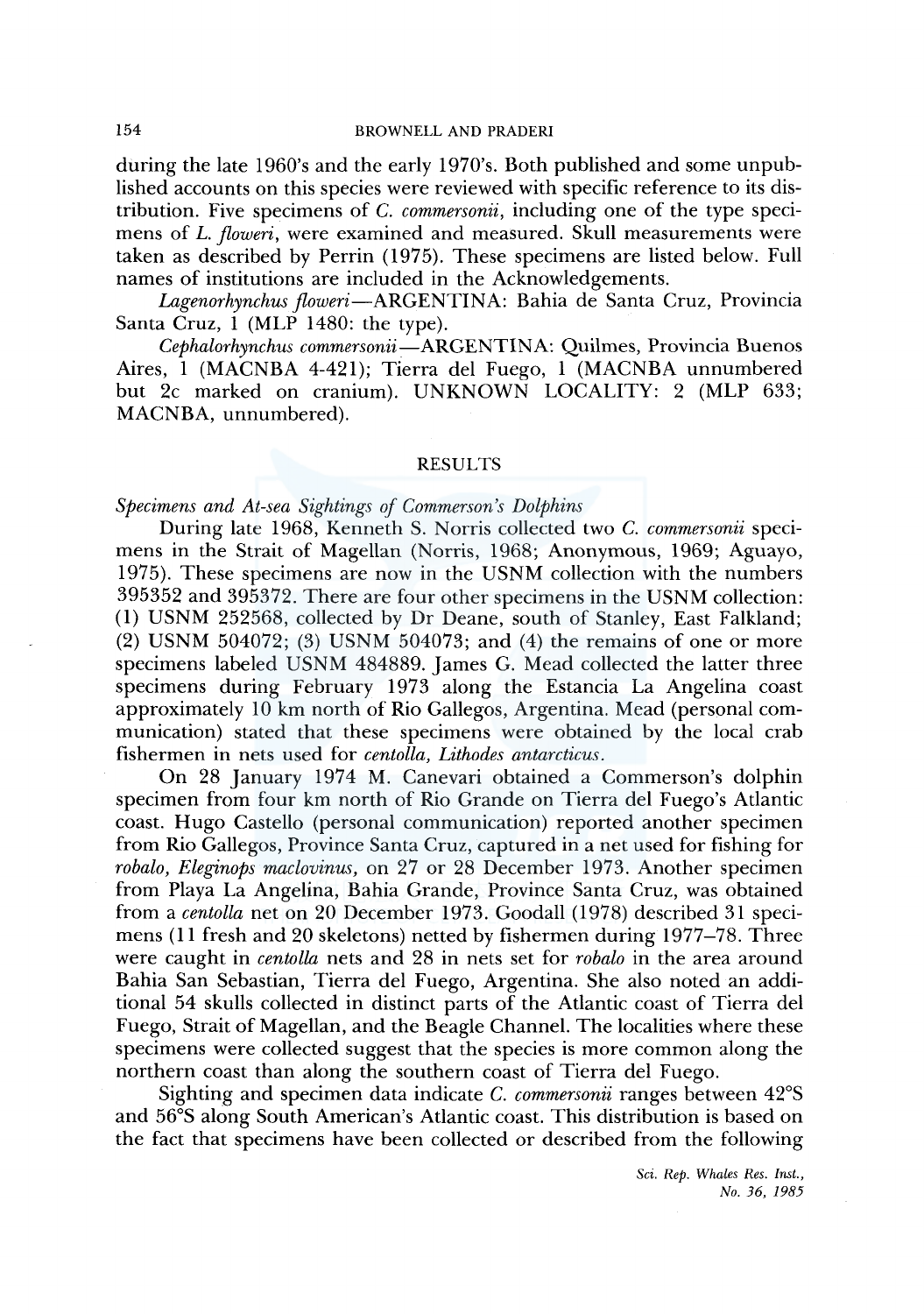localities: between the Strait of Magellan and Peninsula Valdes (Cummings, Fish and Thompson, 1971); between the Strait of Magellan and Rawson, Comodoro Rivadavia and Puerto Deseado (Mermoz and Goodall, 1980; Gewalt, 1979); Comodoro Rivadavia (Mermoz, 1980); Puerto Deseado (Spotte, Radcliffe and Dunn, 1979); Chubut (Gilmore, 1969); Rio Santa Cruz (Moreno, 1892); Isla de los Estados and Isla Pavon, Santa Cruz (Lahille, 1899); Strait of Magellan (Lacépède, 1804; Harmer, 1922; Norris, 1968; Gilmore, 1971; Goodall, 1977; Goodall, 1978); Isla Desolacion, the westernmost record in the Strait of Magellan (Goodall and Polkington, 1979); Tierra del Fuego (Lacépède, 1804; Dabbene, 1902; Marelli, 1953; Goodall, 1977; Goodall, 1978; Pine, Bridge and Angle, 1978; Lockyer, Smellie, Goodall, and Cameron, 1981); Beagle Channel (Olrog, 1950; Brownell, 1974; Goodall, 1977; Goodall, 1978); and Falkland (Malvinas) Islands (Quoy and Gaimard, 1824; Lesson and Carnot, 1826; Bruce, 1915; Harmer, 1922; Hamilton, 1952; Strange, 1972).

Hart (1935) reported that this species was known to the whalers off South Georgia. This is the only report of this species from the area around South Georgia Island.

We found one specimen (MACNBA 4-421) of this species reported from Quilmes, Provincia Buenos Aires (approximately 34°S). This is about 8 degrees north of the Peninsula Valdez region which we believe is the approximate northern range limit of C. *commersonii.* We and numerous colleagues have worked in the region north of Peninsula Valdez and know of only a few sightings just north (within about one degree) of the Peninsula Valdez area.

Aguayo and Torres (1967) and Aguayo (1975) reported C. *commersonii*  from the following geographical positions:  $61^{\circ}59'$  S  $-63^{\circ}05'$  W;  $61^{\circ}50'$  S  $-$ 63°17' W; and  $58^{\circ}10'$  S  $-67^{\circ}58'$  W on 27 and 28 February 1966. These localities are in the Drake Passage (Cape Horn is located at approximately 56° S-67°16' W), and are the only published sightings from that area. We find these three sightings extremely puzzling. Numerous scientific vessels annually traverse Drake Passage in route to the Antarctic Peninsula but we know of no other published or unpublished sightings of C. *commersonii* from this area.

Based on Commerson's dolphins observed along Chile's southern coast between Navarino and Wollaston Islands, Aguayo (1975) amplified the species known geographical distribution by stating that it occurred along the "Atlantic and Pacific coasts of the southern end of South America". In the southermost area of the islands south of Tierra del Fuego, this species is allopatric with C. *eutropia* as shown by observations of Norris (1968) and Aguayo (1975).

At least one sighting of Commerson's dolphin was recorded during a whale-sighting cruise carried out from 1 to 15 February 1982, between 32°S and 38°30' S and between 75° W and the Chiliean coast (Gallardo, Arcos, Salamanca, and Pastene, 1983). As no specific details are provided on this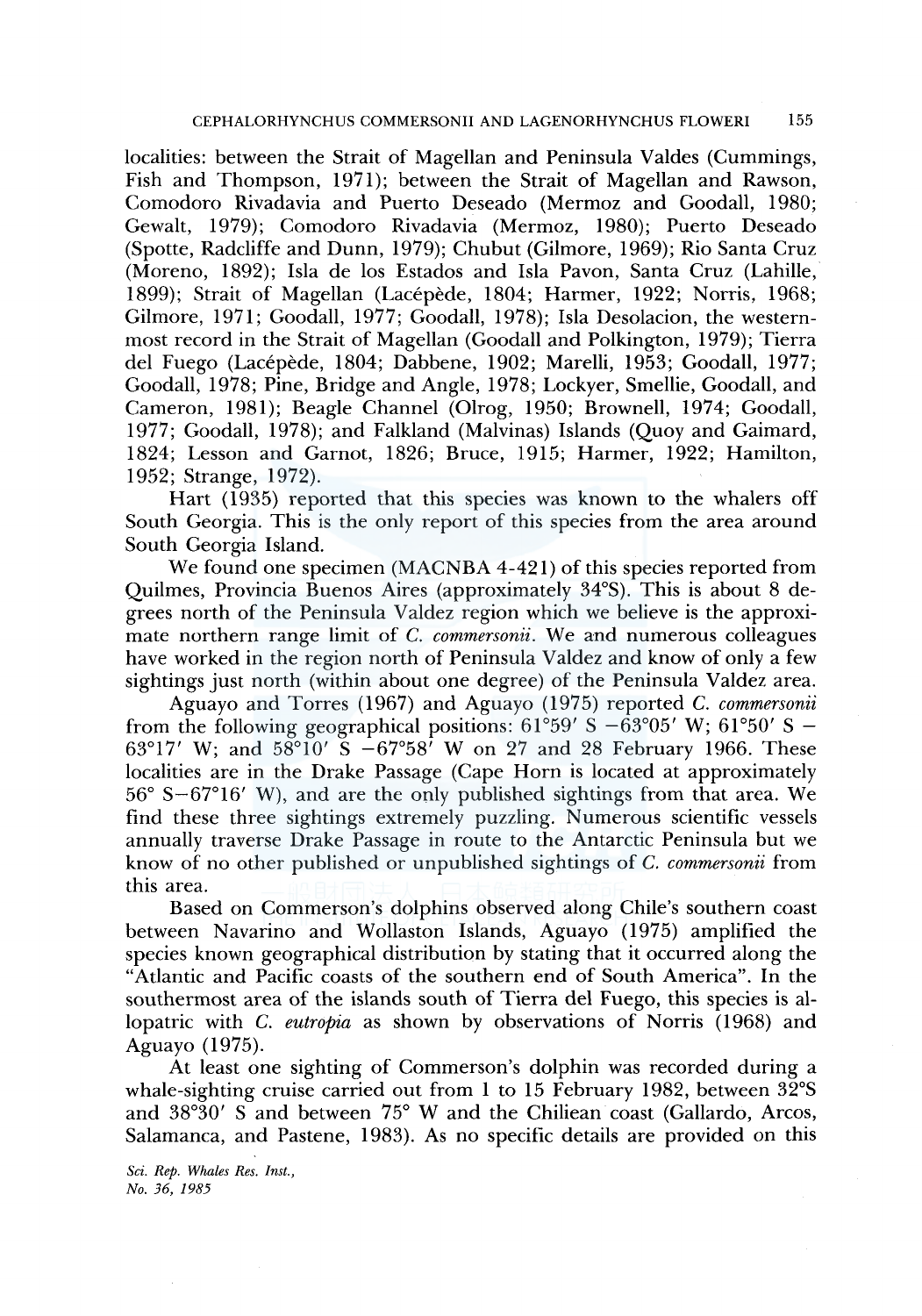sighting, we have dismissed it as erroneous. Even if this supposed sighting was made as far south as 38° S, this is still at least fifteen degrees north of the most northern confirmed sighting and well outside the normal range of this species.

Paulian (1953) observed some dolphins similar to Commerson's near the Kerguelen Islands in the southern Indian Ocean. He visited the Kerguelen Islands in 1952 and on his return he took to the British Museum (Natural History) a cranium of a dolphin collected during the voyage. Our inquiries about this specimen have been unfruitful as it cannot be found in the collection of the BM (NH) (F. C. Fraser, personal communication), nor in the Museum National d'Histoire Naturelle de Paris (D. Robineau, personal communication). Angot (1954) captured two male specimens which he determined to be this species in Kerguelen coastal waters. He later wrote to one of us (RLB) on 9 October 1973 that the specimens were harpooned and brought ashore where they were examined but no materials were collected.

Frost and Best (1976) reported this species from the Indian Ocean at  $49^{\circ}44'$  S-68°42' E and  $49^{\circ}44'$  S-69°00' E in the coastal water around Kerguelen. Pascal ( 1981) reported additional observations on this species in Kerguelen waters.

Gaskin ( 1972) suggested that a piebald specimen of C. *hectori* recorded by Oliver in the Malborough Sounds, New Zealand, was a Commerson's dolphin. We agree with Morzer Bruyns and Baker (1973) that this proposal has no merit.

Pilleri (1971), in a report on the Franciscana, listed the cetaceans that should be found in Uruguayan waters, including C. *heavisidei* (sic). Marcuzzi and Pilleri ( 1971) discussed the geographical range of all four *Cephalorhynchus*  species (see their Fig. 47), and claimed that C. *heavisidii* was sympatric with C. *commersonii* along a large portion of the Argentine Atlantic coast. These two references are the only ones which expand the distribution of C. *heavisidii*  from South Africa, across the whole of the South Atlantic Ocean, to the coast of South America. We know of no specimens, nor any direct observations, published or unpublished, that would support the claim that C. *heavisidii*  occurs anywhere in the Atlantic Ocean other than along the western coast of southern Africa.

We give a series of new sightings where C. *commersonii* has been observed, mostly by RLB during several voyages in the waters of the western South Atlantic Ocean, in Table 1. Most of these records were plotted on plate 8 in Brownell (1974). No pelagic sightings of this species were ever made during these voyages.

In summary, C. *commersonii* is well known in the western South Atlantic Ocean along the coast of Argentina from Peninsula Valdes (approximately 42°S) southward to the Strait of Magellan, around most of Tierra del Fuego and around the Falkland (Malvinas) and Kerguelen Islands. Its occurrence around South Georgia Island and in the Drake Passage needs to be recon-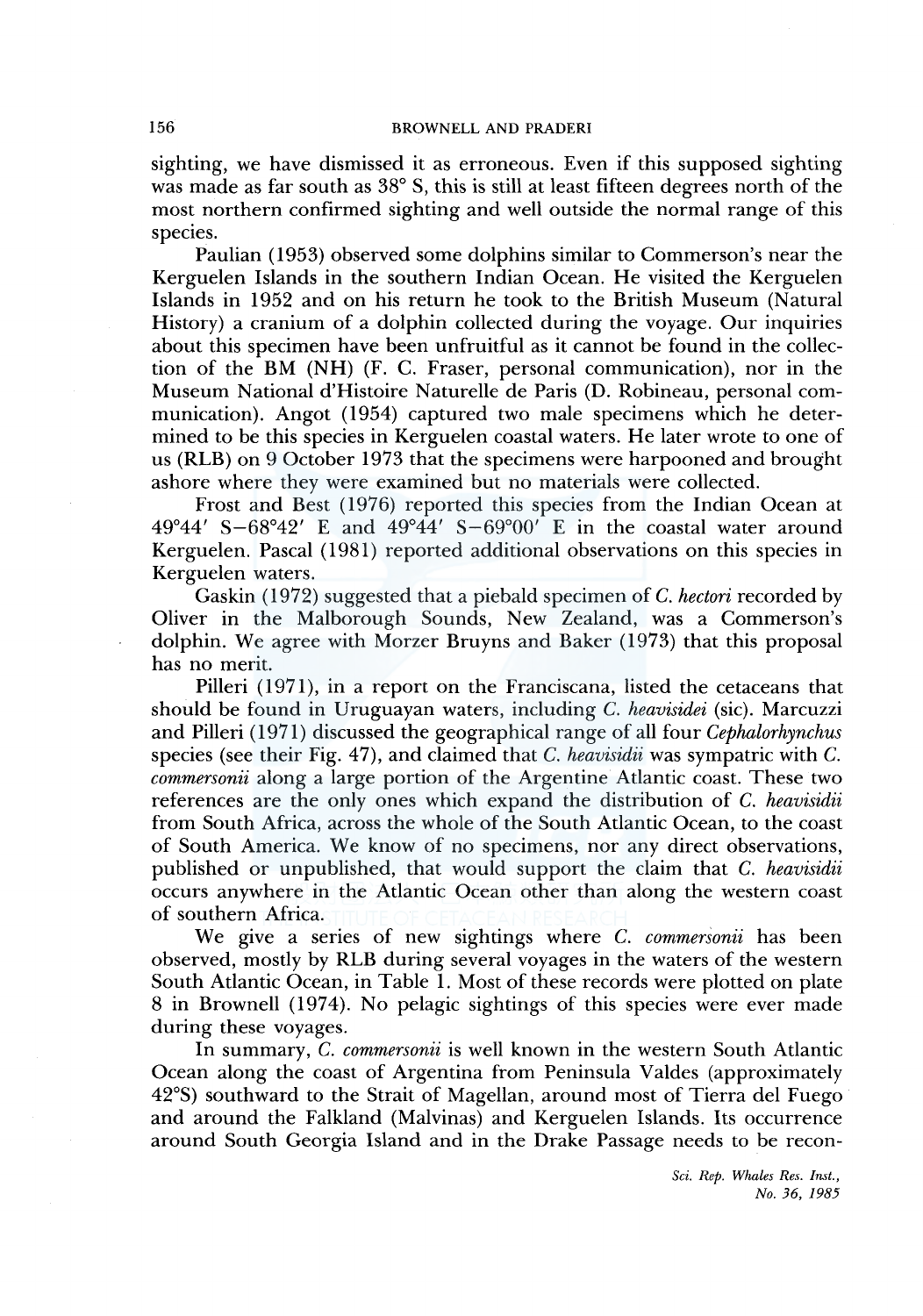firmed. With the possible exception of the Drake's Passage reports, there are no confirmed sightings of this species from pelagic areas adjacent to or outside of its known range.

# *Rediscovery of the type of Lagenorhynchus floweri*

In 1892, Moreno described *Lagenorhynchus floweri* on the basis of specimens observed in the mouth of the Rio Santa Cruz and along the coast of Chubut Province, Argentina, and two specimens (male and female) obtained by Sr. Tonini del Furia from Bahia de Santa Cruz and Tierra del Fuego.

*Lagenorhynchus floweri* was considered a separate species until Harmer ( 1922) made it a synonym of C. *commersonii* in his revision of the genus *Cephalorhynchus,* although he noted, "It is unfortunate that Moreno's specific name, which was based on a good and well-illustrated account of external and cranial characters, cannot be accepted." We accept Harmer's conclusion as have others before us. Moreno (1892) thus provided the first description of the cranial characters for C. *commersonii.* 

| Date     |  |      | Hour  | Locality                               | Number of<br>dolphins | Observer                 |
|----------|--|------|-------|----------------------------------------|-----------------------|--------------------------|
| 21. VI   |  | 1971 | 10:30 | 20 miles E. of Punta                   |                       |                          |
|          |  |      |       | Norte de Peninsula                     |                       |                          |
|          |  |      |       | Valdes                                 |                       |                          |
|          |  |      |       | $42^{\circ}00'$ S. $-63^{\circ}30'$ W. | 3                     | Cummings (Pers. Com.)    |
| 29. VI   |  | 1971 | 15:20 | $41^{\circ}26'$ S. $-63^{\circ}00'$ W. | $\overline{2}$        | Cummings (Pers. Com.)    |
| 16. VII  |  | 1969 | 10:10 | $43^{\circ}18'$ S. $-64^{\circ}53'$ W. | $\overline{2}$        | Brownell & Gilmore, 1973 |
| 16. VII  |  | 1969 | 10:35 | $43^{\circ}20'$ S. $-64^{\circ}55'$ W. | $\overline{2}$        | Brownell & Gilmore, 1973 |
| 16. VII  |  | 1969 | 10:40 | $43^{\circ}21'$ S. $-64^{\circ}56'$ W. | 1                     | Brownell & Gilmore, 1973 |
| 19. VII  |  | 1969 | 12:54 | $47^{\circ}25'$ S. $-65^{\circ}39'$ W. | 1                     | Brownell & Gilmore, 1973 |
| 19. VII  |  | 1969 | 14:10 | $47^{\circ}35'$ S. $-65^{\circ}45'$ W. | 1                     | Brownell & Gilmore, 1973 |
| 21. VII  |  | 1969 | 08:39 | $47^{\circ}55'$ S. $-65^{\circ}40'$ W. | $\overline{2}$        | Brownell & Gilmore, 1973 |
| 21. VII  |  | 1969 | 16:15 | $48^{\circ}35'$ S. $-66^{\circ}46'$ W. | 1                     | Brownell & Gilmore, 1973 |
| 15. VI   |  | 1971 | 15:43 | $48^{\circ}53'$ S. $-68^{\circ}15'$ W. | 3                     | Cummings (Pers. Com.)    |
| 13. VI   |  | 1971 | 12:00 | Bahia San Julian                       |                       |                          |
|          |  |      |       | 49°20′ S. - 67°40′ W.                  | $\overline{2}$        | Cummings (Pers. Com.)    |
| 22. VII  |  | 1969 | 16:25 | 49°35′ S. $-67°39'$ W.                 |                       | Brownell & Gilmore, 1973 |
| 23. VII  |  | 1969 | 10:05 | $50^{\circ}04'$ S. $-67^{\circ}54'$ W. | 1                     | Brownell & Gilmore, 1973 |
| 24. VII  |  | 1969 | 15:00 | $51^{\circ}35'$ S. $-68^{\circ}58'$ W. | 1                     | Brownell & Gilmore, 1973 |
| 26. VII  |  | 1969 | 12:41 | $51^{\circ}39'$ S. $-68^{\circ}25'$ W. | 2                     | Brownell & Gilmore, 1973 |
| 26. VII  |  | 1969 | 12:45 | $51^{\circ}39'$ S. $-68^{\circ}25'$ W. | $\mathbf{I}$          | Brownell & Gilmore, 1973 |
| 12. VIII |  | 1969 |       | $53^{\circ}07'$ S. $-70^{\circ}50'$ W. |                       | Brownell & Gilmore, 1973 |
|          |  |      |       | Punta Arenas, Chile                    | $\overline{2}$        | Brownell & Gilmore, 1973 |

TABLE 1. AT-SEA SIGHTINGS OF COMMERSON'S DOLPHINS, *CEPHALORHYNCHUS COMMERSONII*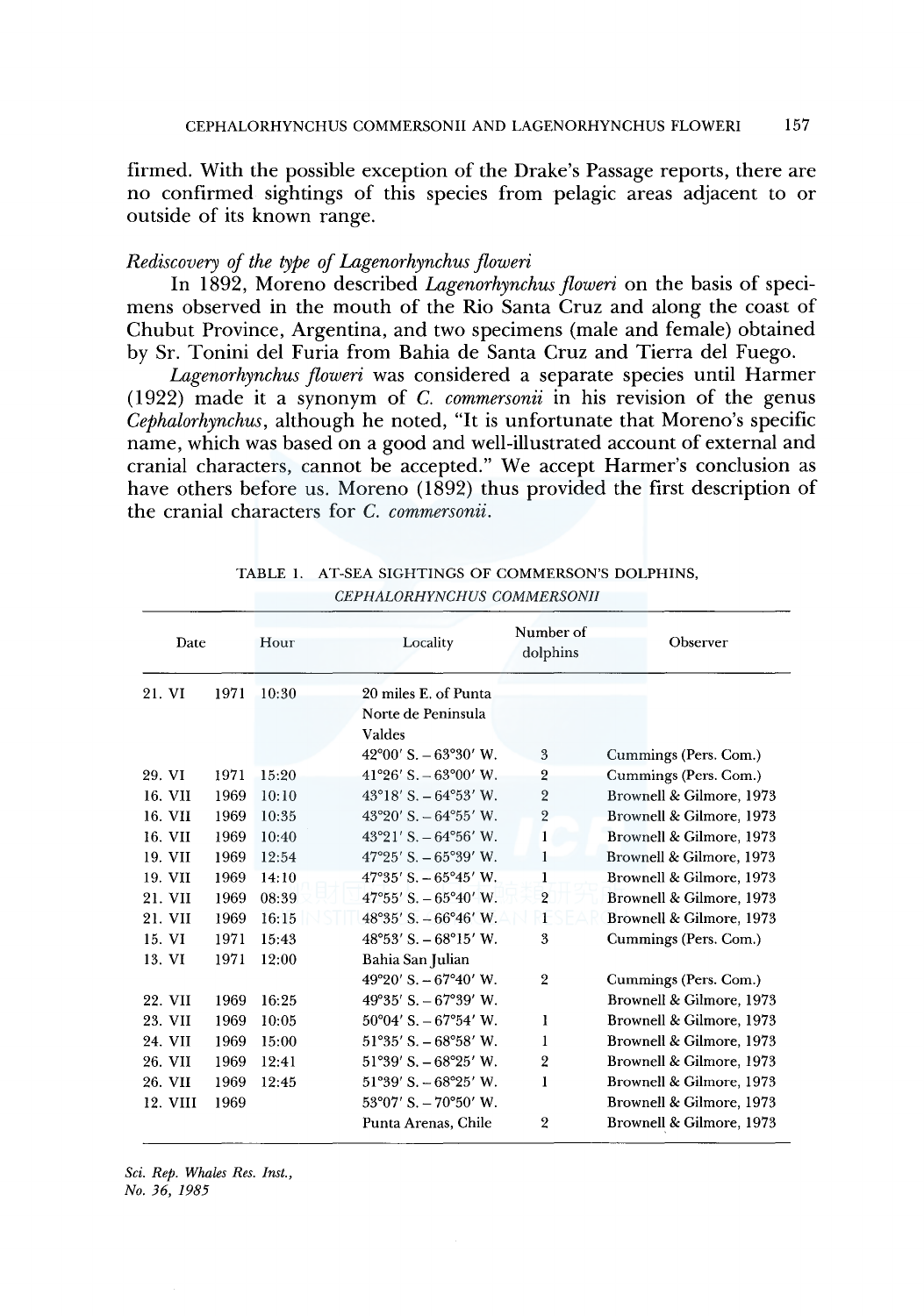

Figs. 1 and 2. Dorsal and lateral (from top to bottom) view of the cranium (No.1) of the type of Lagenorhynchus floweri Moreno, 1892.

> Sci. Rep. Whales Res. Inst., No. 36, 1985

b.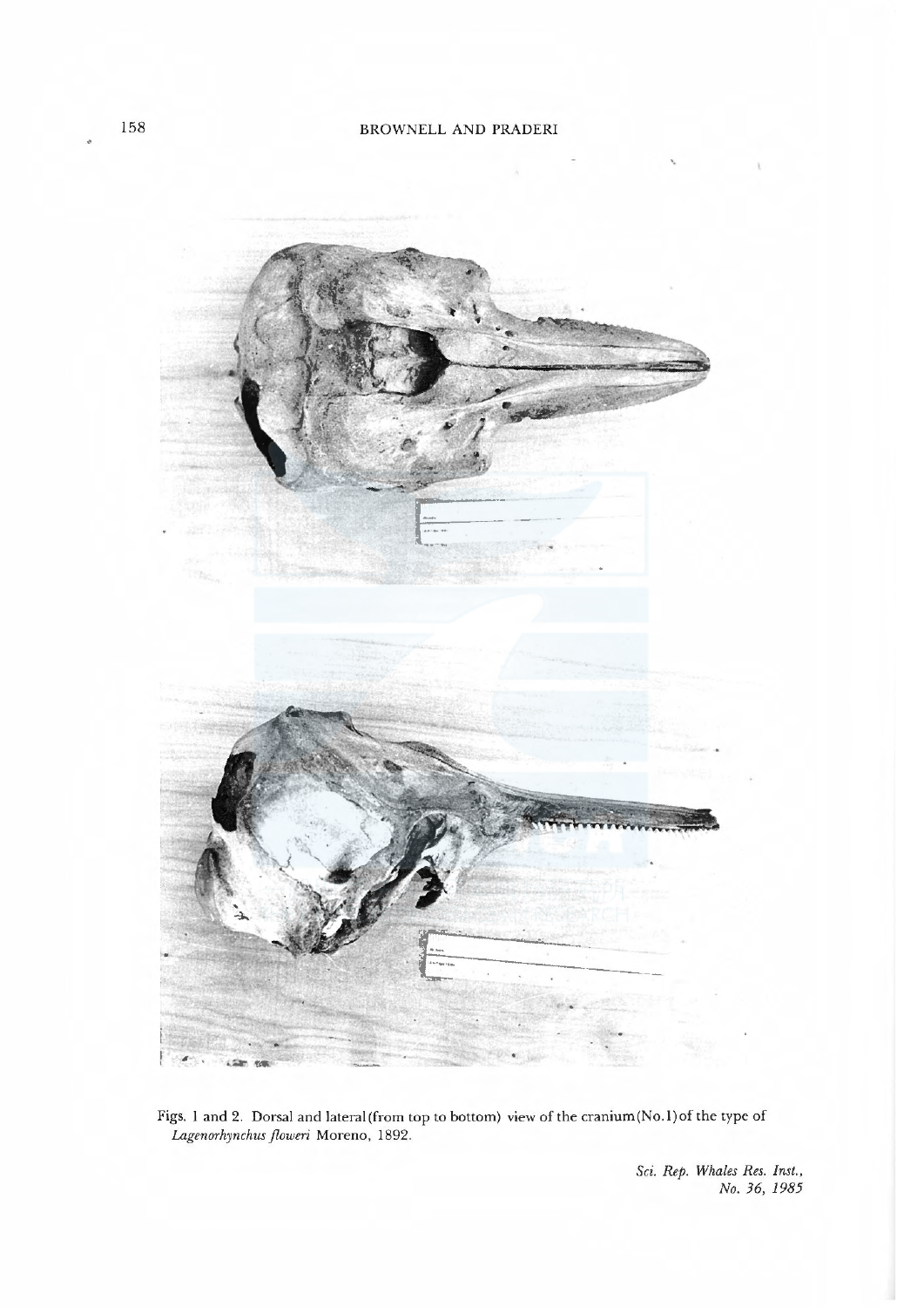

Fig. 3. Ventral view of the cranium (No.1) of the type of Lagenorhynchus floweri Moreno, 1892.

The two specimens described by Moreno were considered by Harmer and others to be unavailable, and no further mention of them has been made. Recently, however, while studying the cetacean collection in the MLP, we found a cranium (MLP 1480) without date or locality, recorded in the MLP catalogue as Phocaena. After examining this specimen in detail, we concluded that it was cranium No. 1 figured by Moreno (1892); therefore it is one of the two types of L. floweri.

The cranium is of a male. The right lateral side of the supraoccipital is broken; a large fracture occurs in the occipital-sphenoid region; the left tympanic bulla is missing; and there is a break in the external border of the left superior maxillary between the end of the tooth row and the antorbital notch (Figs 1 to 3). These characteristics and the dimensions of the partial cranium coincide exactly with those given by Moreno (1982) for his male specimen number one.

Moreno (1982) pointed out that the associated mandible does not belong to the cranium, but that it "procede del mismo punto donde fue recogido. He notado esto, despues de terminar el dibujo que conservo porque reoque esta mandibula pertenece a un L. Burmeisteri (nomen lapsus for L. floweri used in osteological description), pues en la Bahia de Santa Cruz no he observado otros delfines de este tamaño ni tengo noticia de que hayan sido vistos por otras personas". He added that"ha pertenecido a un individuo mas adulto, de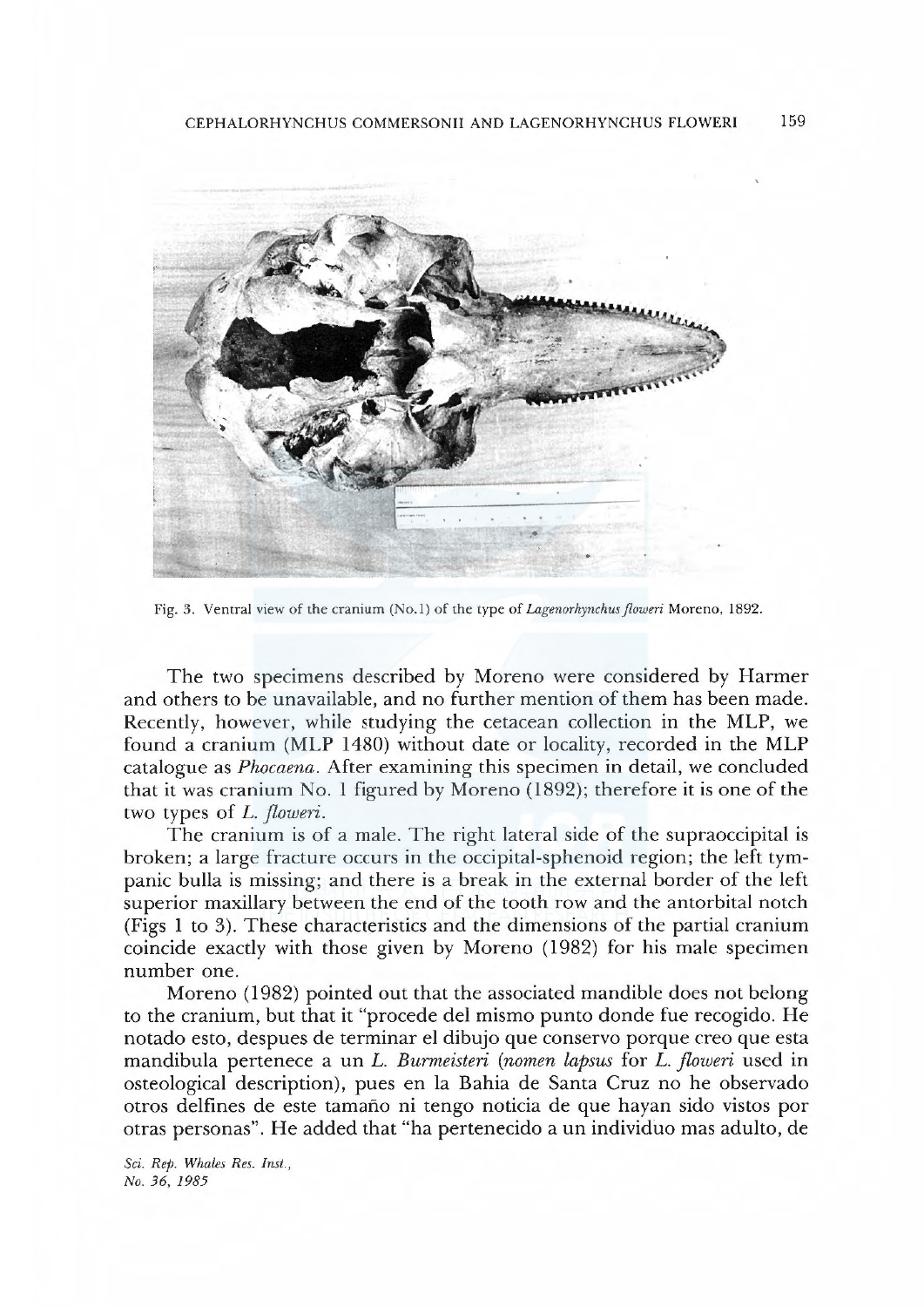# 160 BROWNELL AND PRADERI

TABLE 2. SKULL MEASUREMENTS OF *CEPHALORHYNCHUS COMMERSONII* (IN MM.)

|     | Measurements                                         | 1      | 2   | $\,3$                    | $\overline{\mathbf{4}}$ | $(5*)$ |  |
|-----|------------------------------------------------------|--------|-----|--------------------------|-------------------------|--------|--|
|     | 1. Condylo-basal length                              | 287    | 302 | 303                      | 295                     | 298    |  |
|     | 2. Rostrum length                                    | 135    | 146 | 143                      | 142                     | 139    |  |
|     | 3. Rostrum basal width                               | 66     | 67  | 73                       | 68                      | 69     |  |
|     | 4. Rostrum width 60 mm. anterior to ant. ob. notches | 52     | 51  | 52                       | 49                      | 53     |  |
|     | 5. Rostrum width at middle                           | 50     | 53  | 51                       | 47                      | 50     |  |
|     | 6. Premaxillae width at same point.                  | 23     | 23  | 27                       | 22                      | 24     |  |
|     | 7. Tip of snout to blowhole                          | 173    | 180 | 172                      | 177                     | 177    |  |
|     | 8. Tip of snout to pterygoid                         | 174    | 192 | $\overline{\phantom{0}}$ | 189                     |        |  |
|     | 9. Preorbital width                                  | 125    | 128 | 121                      | 118                     | 129    |  |
|     | 10. Post-orbital width                               | 140    | 143 | 135                      | 136                     | 146    |  |
|     | 11. Orbital width                                    | 125    | 127 | 124                      | 120                     | 130    |  |
|     | 12. Blowhole, width at                               | 140    | 146 | 140                      | 141                     | 149    |  |
|     | 13. Zygomatic breadth                                | 36     | 37  | 38                       | 39                      | 39     |  |
|     | 14. Greatest width pmx.                              | 44     | 44  | 47                       | 49                      | 48     |  |
|     | 15. Width of braincase across parietals              | 139    | 138 | 134                      | 134                     | 139    |  |
|     | 16. Number of teeth upper R.                         | 29     | 30  | 30                       | 30                      | 31     |  |
|     | 17. Number of teeth upper L.                         | $26+$  | 30  | 30                       | 30                      | 30     |  |
|     | 18. Length of tooth row upper R.                     | 113    | 123 | 123                      | 123                     | 119    |  |
|     | 19. Length of tooth row upper L.                     | $108+$ | 122 | 123                      | 123                     | 121    |  |
|     | 20. Hinder end of upper tooth row R.                 | 118    | 128 | 130                      | 129                     | 128    |  |
| 21. | to tip of pmx.<br>L.                                 | $110+$ | 124 |                          | 129                     | 126    |  |
|     | 22. Number of teeth lower R.                         | 28     | 33  | 30                       | 30                      | 29     |  |
|     | 23. Number of teeth lower L.                         | 28     | 31  | 30                       | 32                      | 29     |  |
|     | 24. Length of lower tooth row R.                     | 112    | 125 | 115                      | 116                     | 115    |  |
|     | 25. Length of lower tooth row L.                     | 113    | 124 | 120                      | 117                     | 116    |  |
|     | 26. Hinder end of lower tooth row R.                 | 118    | 125 | 125                      | 125                     | 121    |  |
| 27. | to tip of mandible<br>L.                             | 118    | 125 | 125                      | 124                     | 121    |  |
|     | 28. Mandible length                                  | 223    | 234 | 233                      | 229                     | 226    |  |
|     | 29. Coronoid height                                  | 53     | 58  | 54                       | 53                      | 49     |  |
|     | 30. Length of symphysis                              | 17     | 13  | 18                       | 20                      | 18     |  |
|     | 31. Post-temporal length                             | 65     | 67  | 69                       | 65                      | 68     |  |
|     | 32. Post-temporal height                             | 47     | 47  | 50                       | 49                      | 46     |  |
|     | 33. 3/4 rostrum length-width at                      | 38     | 37  | 35                       | 35                      | 39     |  |
|     | 34. Cranial height                                   | 128    | 132 | 128                      | 126                     | 134    |  |

\*)

1 - M.L.P. 1480, Bahia de Santa Cruz, Provincia Santa Cruz, Rep. Argentina. Type of *Lagenorhynchus floweri* Moreno, 1892.

2 - M.L.P. 633, No data.

3 - M.A.C.N.B.A. 4-421, Quilmes, Provincia Buenos Aires, Rep. Argentina.

4- M.A.C.N.B.A. 2c, Tierra del Fuego, Rep. Argentina.

5- M.A.C.N.B.A., No data.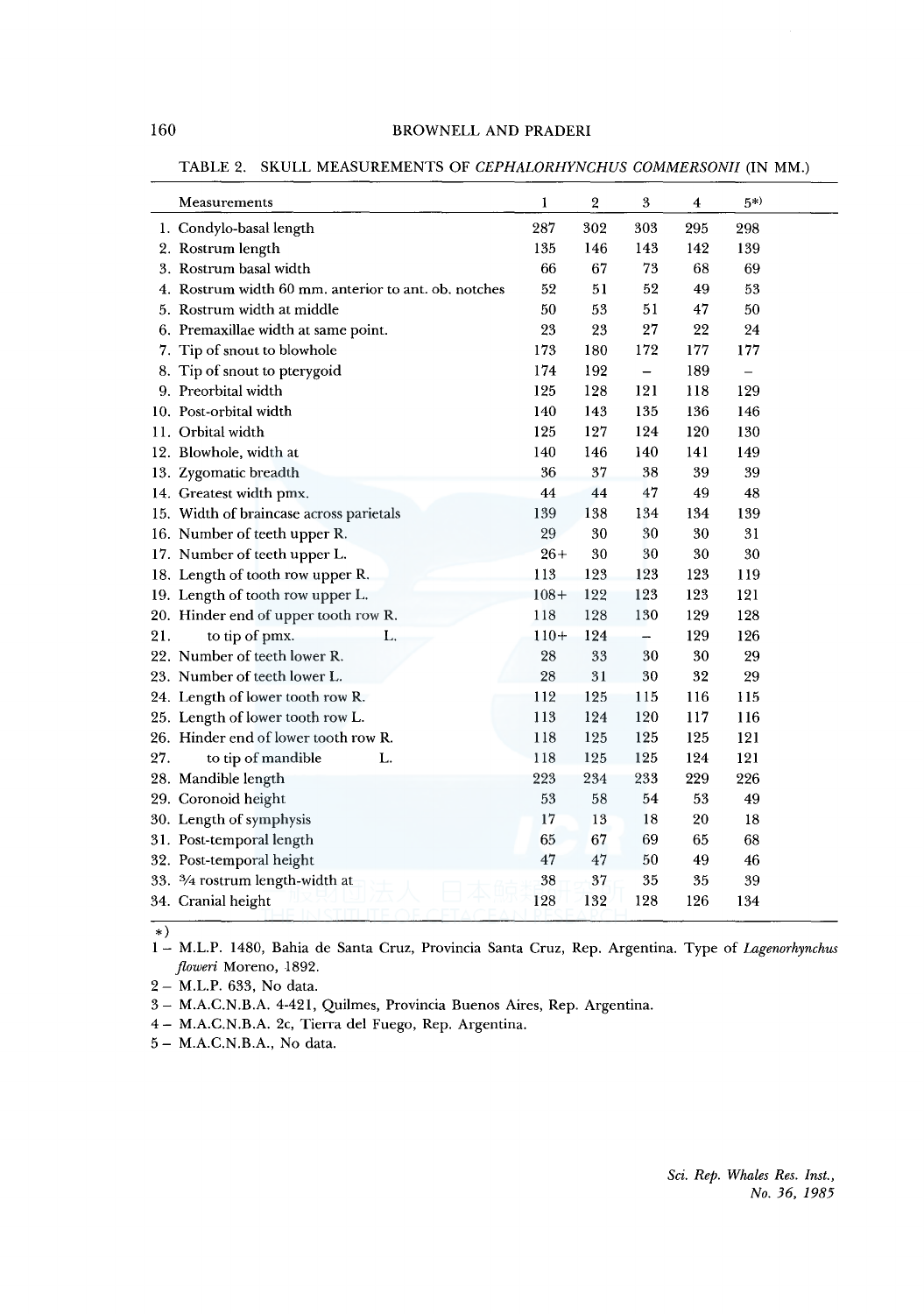|     | Measurements                                         | 1                        | $\,2$ | 3                        | $\overline{\mathbf{4}}$ | 5*)                      |
|-----|------------------------------------------------------|--------------------------|-------|--------------------------|-------------------------|--------------------------|
|     | 1. Condylo-basal length                              | 100.0                    | 100.0 | 100.0                    | 100.0                   | 100.0                    |
|     | 2. Rostrum length                                    | 48.4                     | 48.3  | 47.1                     | 48.1                    | 46.6                     |
|     | 3. Rostrum basal width                               | 22.9                     | 22.1  | 24.0                     | 23.0                    | 23.1                     |
|     | 4. Rostrum width 60 mm. anterior to ant. ob. notches | 18.1                     | 16.8  | 17.1                     | 16.6                    | 17.7                     |
|     | 5. Rostrum width at middle                           | 17.4                     | 17.5  | 16.8                     | 15.9                    | 16.7                     |
|     | 6. Premaxillae width at same point                   | 8.0                      | 7.6   | 8.9                      | 7.4                     | 8.0                      |
|     | 7. Tip of snout to blowhole                          | 60.2                     | 59.6  | 56.7                     | 60.0                    | 59.5                     |
|     | 8. Tip of snout to pterygoid                         | 60.6                     | 63.5  | $\overline{\phantom{0}}$ | 64.0                    | $\overline{\phantom{0}}$ |
|     | 9. Preorbital width                                  | 43.2                     | 42.3  | 39.9                     | 40.0                    | 43.2                     |
|     | 10. Post-orbital width                               | 48.7                     | 47.3  | 44.5                     | 46.1                    | 43.9                     |
|     | 11. Orbital width                                    | 43.2                     | 42.0  | 40.9                     | 40.6                    | 43.6                     |
|     | 12. Blowhole, width at                               | 48.7                     | 48.3  | 46.2                     | 47.7                    | 50.0                     |
|     | 13. Zygomatic breadth                                | 12.5                     | 12.2  | 12.5                     | 13.2                    | 13.5                     |
|     | 14. Greatest width pmx.                              | 15.3                     | 14.5  | 15.5                     | 16.6                    | 16.1                     |
|     | 15. Width of braincase across parietals              | 48.4                     | 45.6  | 44.2                     | 45.4                    | 46.6                     |
|     | 18. Length of tooth row upper R.                     | 39.3                     | 40.7  | 40.5                     | 41.6                    | 39.9                     |
|     | 19. Length of tooth row upper L.                     |                          | 40.3  | 40.5                     | 41.6                    | 40.6                     |
|     | 20. Hinder end of upper tooth row R.                 | 41.1                     | 42.3  | 42.9                     | 43.7                    | 42.9                     |
| 21. | to tip of pmx.<br>L.                                 | $\overline{\phantom{0}}$ | 41.0  | $\qquad \qquad -$        | 43.7                    | 42.2                     |
|     | 24. Length of lower tooth row R.                     | 39.0                     | 41.3  | 37.9                     | 39.3                    | 38.5                     |
|     | 25. Length of lower tooth row L.                     | 39.3                     | 41.0  | 39.6                     | 39.6                    | 38.8                     |
|     | 26. Hinder end of lower tooth row R.                 | 41.1                     | 41.3  | 41.2                     | 42.3                    | 40.6                     |
| 27. | to tip of mandible<br>L.                             | 41.1                     | 41.3  | 41.2                     | 42.0                    | 40.6                     |
|     | 28. Mandible length                                  | 77.7                     | 77.8  | 76.8                     | 77.6                    | 75.8                     |
|     | 29. Coronoid height                                  | 18.4                     | 19.2  | 17.8                     | 17.9                    | 16.4                     |
|     | 30. Length of symphysis                              | 5.9                      | 4.3   | 5.9                      | 6.7                     | 6.0                      |
|     | 31. Post-temporal length                             | 22.6                     | 22.1  | 22.7                     | 22.0                    | 22.8                     |
|     | 32. Post-temporal height                             | 16.3                     | 15.5  | 16.5                     | 16.5                    | 15.4                     |
|     | 33. 3/4 rostrum length-width at                      | 13.2                     | 12.2  | 11.5                     | 11.8                    | 13.0                     |
|     | 34. Cranial height                                   | 44.5                     | 43.9  | 42.2                     | 42.7                    | 44.9                     |

TABLE 3. SKULL MEASUREMENTS OF *CEPHALORHYNCHUS COMMERSONII*  EXPRESSED AS A PERCENT OF THE CONDYLO-BASAL LENGTH

\*) Same abbreviations in Table 2

craneo algo mas estrecho." Nevertheless, we conclude that this mandible has all the characteristics typical of C. *commersonii.* 

The MLP and MACNBA collections contained four crania of C. *commersonii* (1 MLP and 3 MACNBA). We have included the measurements from these specimens and their relative percentages here for comparison with those from the type of *L. jloweri* (Tables 2 and 3). The small variation among these specimens and those reported by Harmer (1922) falls within the intraspecific variation of C. *commersonii* .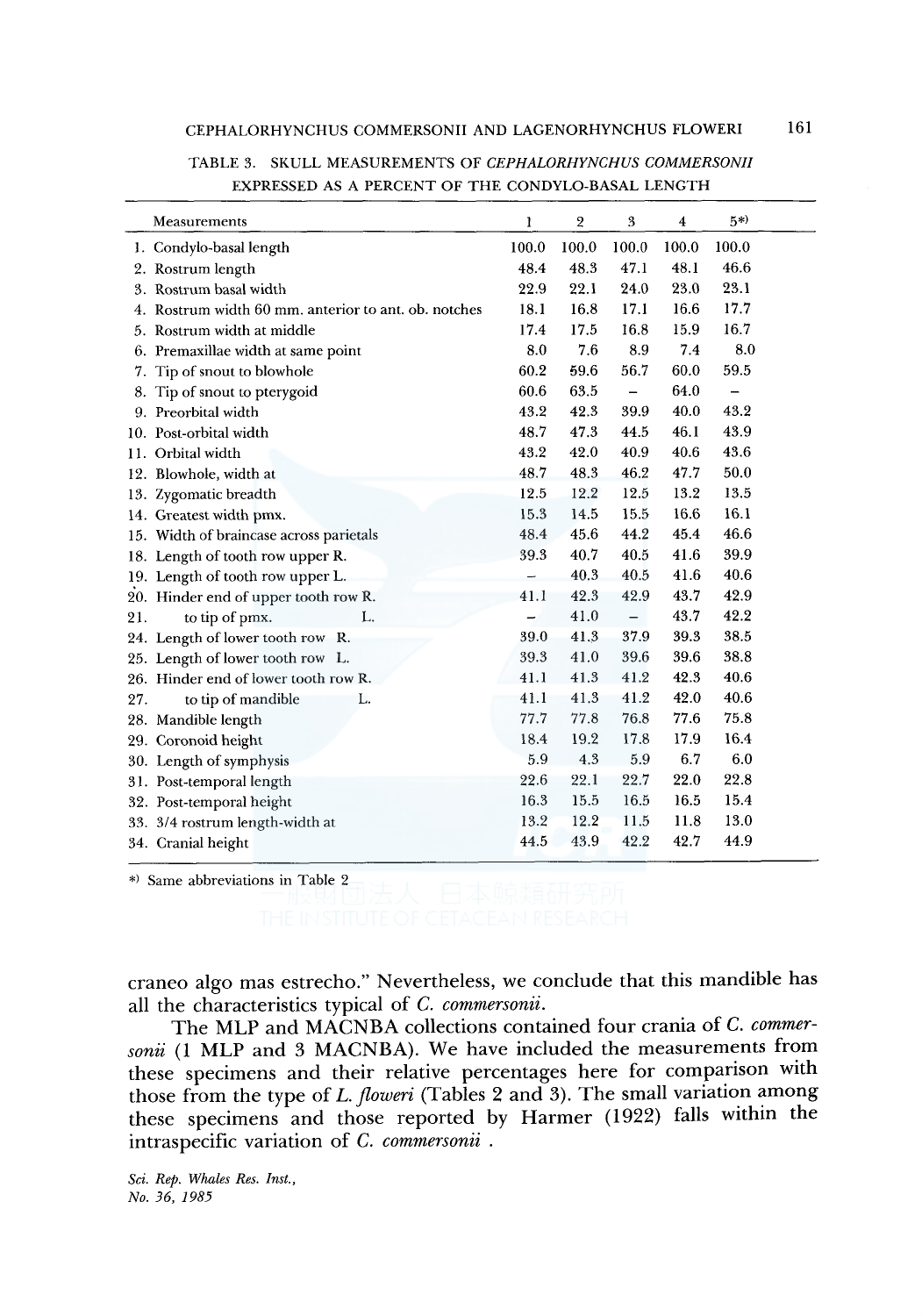# **SUMARIO**

Se analizan las citas bibliograficas para tonina overa, *Cephalorhynchus commersonii,* en lo relativo a su distribution geografica, y se proporcionan nuevas localidades basadas en observaciones directas. Medidas craneometricas y formulas dentarias son presentadas de cinco especimenes en museos Argenti nos, incluido el tipo de *Lagenorhynchus floweri* Moreno, 1892.

# ACKNOWLEDGMENTS

We are grateful to the following individuals for the collaboration given during this study of the materials from their collections: Dr Raul Aramburu and Sr. Galvan, the Division of Vertebrate Zoology, Museo de La Plata, La Plata (MLP); Dr Jorge Crespo and Ms Ellisa Kantis, Section Mastozoologia, Museo Argentino de Ciencias Naturales "Bernardino Rivadavia'', Buenos Aires (MACNBA); and Dr James G. Mead, Division of Mammals, National Museum of Natural History, Smithsonian Institution, Washington, D.C. (USNM). Partial financial support for this work was received from the National Geographic Society and the National Science Foundation. Randall R. Reeves and R. N. P. Goodall provided useful comments on a earlier version of the manuscript.

# **REFERENCES**

- AGUAYO, A.L., 1975. Progress report on small cetacean research in Chile.]. *Fish. Res. Board Can.,* 32: 1123- 1143.
- AGUAYO, A.L. and D. TORRES., 1967. Observaciones sobre mamjferos marinas durante la Vigesima Comision Antartica Chilena. Primer censo de Pinipedos en las Islas Shetland del Sur. *Rev. Biol. Marina*, 13: 1-57.
- ANGOT, M., 1954. Observations sur les mammiferes marins de l'Archipiel de Kerguelen, avec une etude detaillee de !'Elephant de mer *Mirounga leonina* L. *Mammalia,* 18: 1-111.
- ANONYMOUS., 1969. First *Hero* cruise in the Southern Hemisphere. *U.S. Antarct. ].,* 4: 163-164.
- BROWNELL, R.L., JR., 1974. Small odontocetes of the Antarctic pp. 13-19. *In: Antarctic Mammals.* Antarctic Map Folio Series, Folio 18. Amer. Geogr. Soc., New York.
- BROWNELL, R.L., JR. and R.M. GILMORE., 1973. Dolphins observed in southern South American waters, austral winter 1969. Ms. in the U.S. Nat. Mus. Nat. Hist., Division of Mammals, Smithsonian Institution, Washington, D.C.
- BRUCE, W.S., 1915. Some observations on Antarctic Cetacea. *Report of the scientific results of the voyage of the S.Y. Scotia, Scotish National Antarctic Expedition, Edinburgh 4 Zoology,* 491-505.
- CUMMINGS, W.C., J.F. FISH and P.O. THOMPSON, 1971. Bioacoustics of marine mammals in Argentina. R/V Hero Cruise 71. *U.S. Antarct. Journ.,* 6: 266-268.
- DABBENE, R., 1902. Mamiferos y aves de la Tierra de! Fuego e islas adyacentes. *An. Mus. Nac. Buenos Aires,*  3: 341-405.
- FROST, P.G.H. and P.B. BEST., 1976. Design and application of a coded format for recording observations of cetaceans at sea. *South Africa]. Antarct. Res.,* 6: 9-14.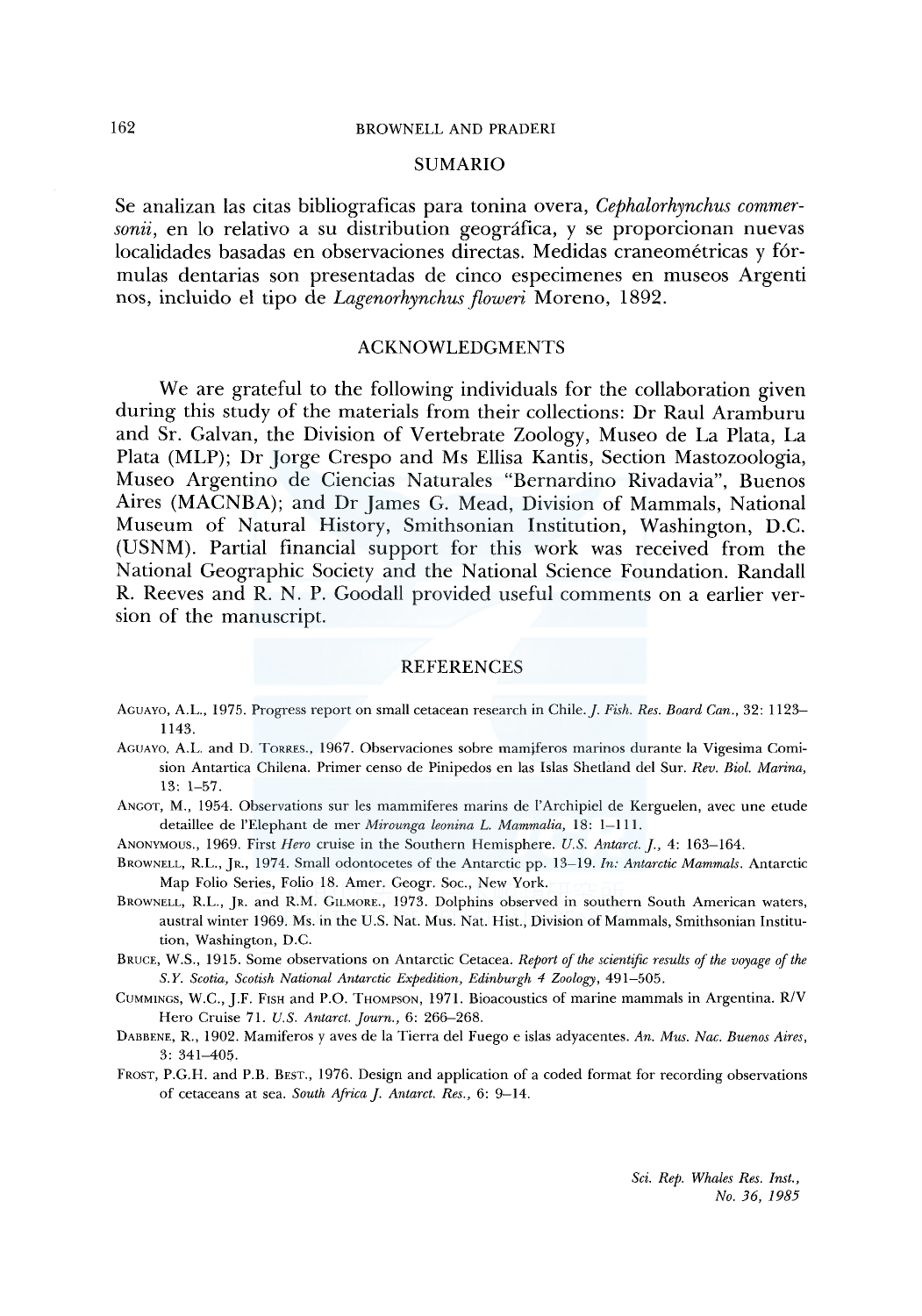- GALLARDO, V.A., D. ARCOS., M. SALAMANCA and L. PASTENE., 1983. On the occurence of Bryde's whales *(Balaenoptera edeni* Anderson, 1878) in an upwelling area of central Chile. *Rep. Int. Whal. Commn,* 33: 481-88.
- GASKIN, D.E., 1972. Whales, dolphins and seals with special reference to the New Zealand region. Heinemann Ed. Books, London and Auckland.
- GEWALT, W., 1979. The Commerson's dolphin *Cephalorhynchus commersonii* capture and first experiences. *Aquatic Mammals,* 7: 37-40.
- GILMORE, R.M., 1969. Populations, distribution and behavior of whales in the western South Atlantic. Cruise 69-3 of R/V. *Hero. U.S. Antarct. journ.,* 4: 307-308.
- GILMORE, R.M., 1971. Observations on marine mammals and birds off the coast of southern and central Chile, early winter 1970. *U.S. Antarct. Journ.,* 6: 10-11.
- GOODALL, R.N.P., 1977. Preliminary report on the small cetaceans stranded on the coasts of Tierra de! Fuego. (Abstract). *Rep. Int. Whal. Commn,* 17: 505.
- GooDALL, R.N.P., 1978. Report on the small cetaceans stranded on the coasts of Tierra de! Fuego. *Sci. Rep. Whales Res. Inst.,* 30: 197-230.
- GOODALL, R.N.P. and J.T. POLKINGHORN, 1979. Preliminary report on sightings of small cetaceans off southern South America and the Antarctic Peninsula. Document SC/31/SM 2, unpublished.
- HAMILTON, J.E., 1952. Cetacea of the Falkland Islands. *Com. Zool. Mus. Hist. Nat.,* Montevideo, 4 (66): 1-5.
- HARMER, S.F., 1922. On Commerson's dolphin and other species of *Cephalorhynchus. Proc. Zool. Soc.,*  London, 1922 (2): 627-638.
- HART, T.J., 1935. On the diatoms of the skin of whales and their possible bearing on problems of whale movements. *Discovery Rep.,* 10: 247-282.
- LACEPEDE, B.G.E., 1804. Histoire naturelle des cetacees. *In:* Buffon, *Histoire Naturelle,* 37, 320 pp.
- LAHILLE, F., 1899. Ensayo sabre la distribucion geografica de los mamiferos en la Republic Argentina. *Prim. Reun. Congr. Cient. Lat. Amer.,* 3: 165-206.
- LESSON, R.P. and P. CARNOT., 1826. Voyage autour du monde, execute par ordre du Roi, sur la Corvette de Sa Majeste La Coquille, pendant les annees 1822, 1823, 1824 et 1825 par M.L.I. Duperrey, commandant de !'Expedition. *Zoologie* 1 (1), Paris, 360 pp.
- LOCKYER, C., C.G. SMELLIE, R.N.P. GOODALL and I.S. CAMERON, 1981. Examination of teeth of Commerson's dolphin *Cephalorhynchus commersonii* for age determination.]. *Zool.,* 195: 123-131.
- MARCuzz1, G. and G. PILLER!, 1971. Zoogeography of Cetacea. *Inv. on Cetacea,* 195: 123-131.
- MARELLI, C., 1953. Documentos iconograficos sabre Cetaceos de !as costas Argentinas. *An. Mus. Nahuel Huapi,* 3: 133-143, 15 pls.
- MERMOZ, J.F., 1980. A brief report on the behavior of Commerson's dolphin, *Cephalorhynchus commersonii,* in Patagonian shores. *Sci. Rep. Whales Res. Inst.,* 32: 149-153.
- MERMOZ, J.F. and R.N.P. GOODALL., 1980. Argentina progress report on cetacean research 1975-79. *Rep. Int. Whal. Commn,* 30: 139-141.
- MORENO, F.P., 1892. Noticias sabre algunos cetaceos fosiles y actuales de la Republic Argentina conservados en el Museo de La Plata. *Rev. Mus. La Plata, 3: 383-392.*
- MoRZER BRUYNS, W.F. and A.N. BAKER., 1973. Notes on Hector's dolphin, *Cephalorhynchus hectori* (V. Beneden) from New Zealand. *Ree. Dom. Mus.,* 8 (9): 125-137.
- NORRIS, K., 1968. Valparaiso to Punta Arenas, Chile. Report, Punta Arenas, Chile, 11 pp. (Mimeo.).
- 0LROG, C.C., 1950. Notas sabre mamiferos y aves de! Archipielago de Caho de Homos. *Acta Zool. Lilloana,*  9: 505-532.
- PASCAL, M., 1981. Le dauphin de Commerson aux Iles Kerguelen. *Revue d'Ecologie,* Terre et Vie, 35: 327- 330.
- PAULIAN, P., 1953. Pinnepedes, cetaces, oiseaux des Iles Kerguelen et Amsterdam, Mission Kerguelen 1951. *Mem. Inst. Sc. Madagascar, Ser. A,* 8: 111-234.
- PERRIN, W.F., 1975. Variation of spotted and spinner porpoise (genus *Stenella)* in the eastern tropical Pacific and Hawaii. *Bull. Scripps Inst. Oceanogr.,* 21: 1-206.